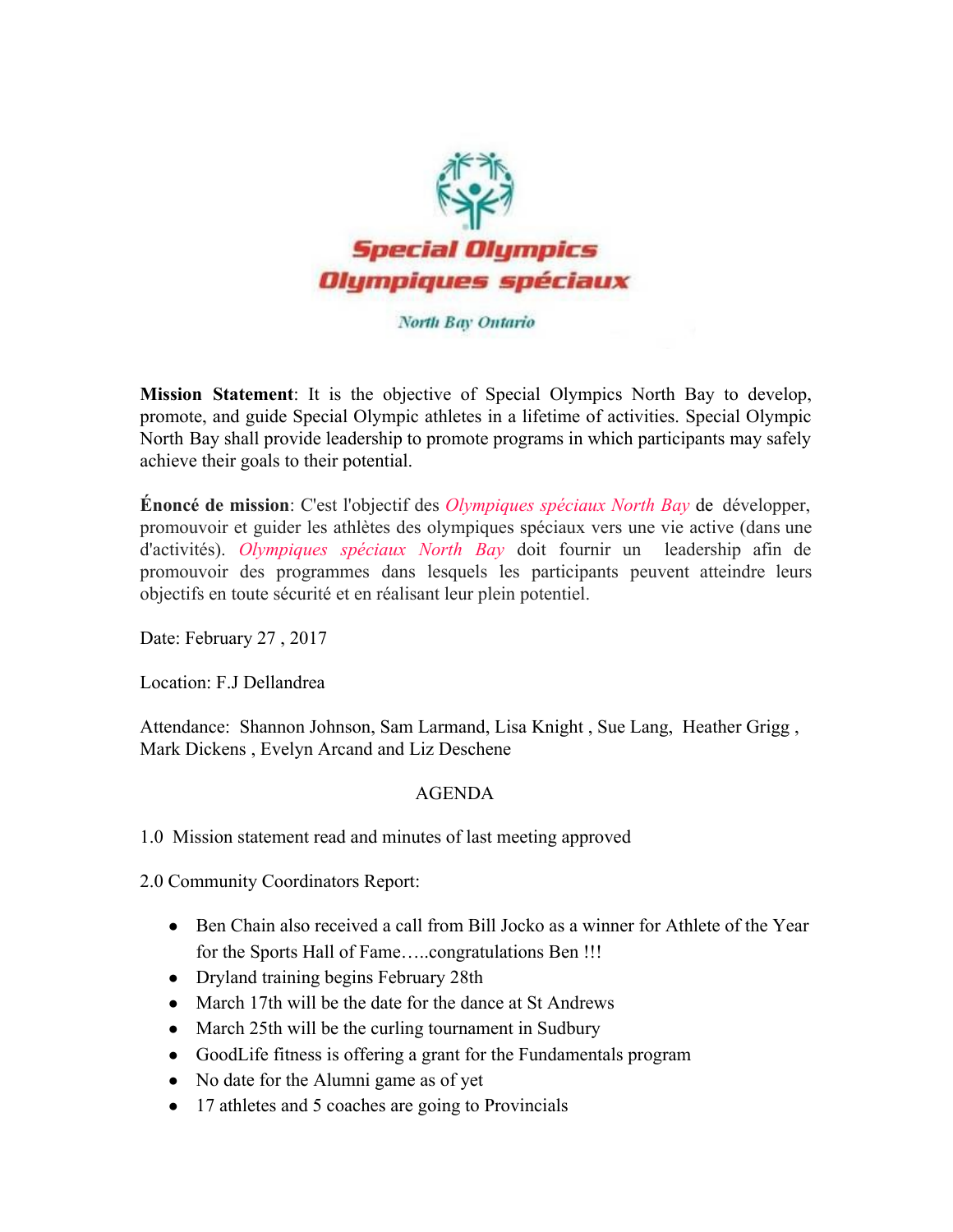- Basketball tournament went well
- Snowshoeing tournament in Pembroke and the Alpine Skiing in Barrie have been cancelled due to lack of snow
- Lots of prizes for the Polar Plunge
- May 20th will be a golf clinic for coaches put on by the PGA and there are 20 spots available and will be held at St Andrews
- 3 golf coaches will be attending a Super Clinic in SSM....date unknown as of yet

3.0 Community Fundraiser Report:

• Defer till next meeting

4.0 Media Relations Report:

- Ad for dance and volunteers sent to media
- male/female Athlete of the Year is done but peer and coach votes still to be done
- Laptop has been purchased

5.0 Registrar's Report:

● Updated volunteer and athlete list and inputed on laptop

6.0 Treasurer's Report:

● Bank balances as of January 31, 2017 are ….. General Acct: \$6187.69 Trust Acct: \$5794.18

7.0 Sports Update:

## ● **Basketball has completed its 8th year**

- Snowshoing and Alpine will run until snow is gone
- April 6th is the start date for Bocce at St Andrews
- April 23rd is the bowling tournament in Azilda
- No date or venue for the swim meet
- 2 more curling dates until the tournament in Sudbury
- 5 people certified as curling referees

8.0 New Business